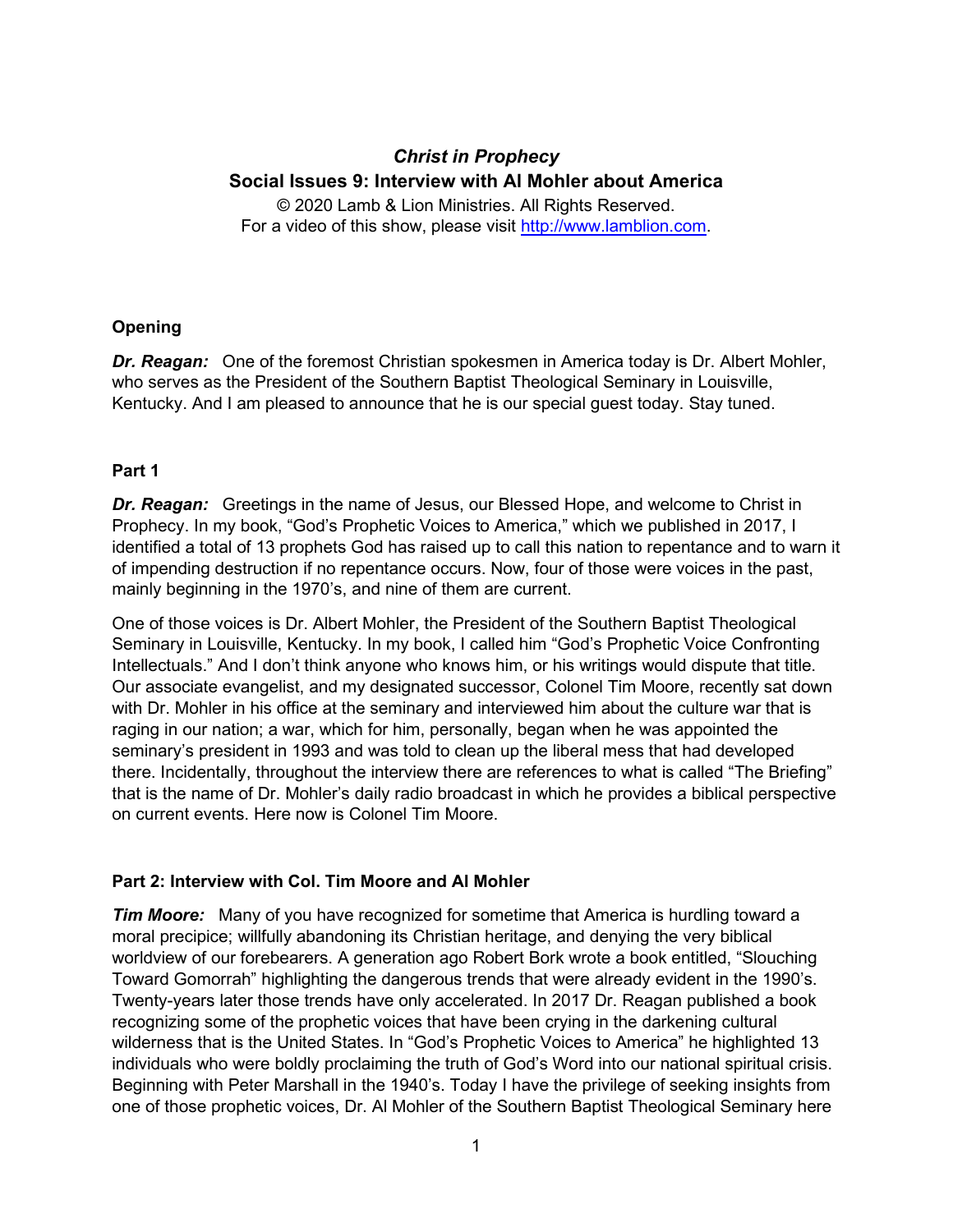in Louisville, Kentucky. "Christianity Today" called him the leading intellectual of the evangelical movement in the United States. If I began to recite even a portion of the honors and accolades let alone the books that he's written, Dr. Mohler, I think we'd take up all our time. So, without further ado, let me just thank you for sitting down with us and sharing your insights with our viewers on Christ in Prophecy, thank you very much.

*Dr. Mohler:* Tim, it is great to be with you, thank you.

*Tim Moore:* Thank you, sir. Well, thank you for allowing us to come here to the beautiful campus of Southern Theological Seminary. And I want to begin really with asking you about your origins. How you came to be here? Because we have witnessed over and over again that many Christian institutions, whether they are churches, denominations even seminaries have begun to abandon their scriptural foundations, even denying the Christ as He is revealed in the Word of God. And so, what has been your experience as you came to Southern, and some of the challenges that you faced early on even in your tenure as president.

*Dr. Mohler:* Well, when I came to Southern as a very young man, I was 20 years old, it was a very liberal institution, yes. And I really didn't know that because you wouldn't expect that of a school that was named The Southern Theological Seminary. Southern Baptist, not a liberal people.

## *Tim Moore:* No.

**Dr. Mohler:** But that just shows us the temptation, and you eluded to this of higher education. The temptation is to move into a critical mode, which means eventually you distance yourself from the founding convictions that brought the school into being. And of course, this is a very old story. You can look to the European universities all established within the Christian worldview, and then growing antagonistic to Christianity. And in the United States you can look at university after university, beginning of course most infamously with Harvard.

# *Tim Moore:* Yes.

*Dr. Mohler:* Which was established for the training of Puritan ministers, that was the sole reason for its existence. And then you look at the fact that institution by institution they follow the same trajectory.

#### *Tim Moore:* Yes.

**Dr. Mohler:** And by the way, this is a modeling process. Higher educational institutions want to look like the prestige institutions. You know, so, if the prestige institutions are the Harvards, and the Yales and the Browns, and the John Hopkins, then other schools want to look like that.

#### *Tim Moore:* Yes.

*Dr. Mohler:* And pretty soon you hire professors who look like that. And before you know it you end up with a very liberal institutions. And that's what happened to this seminary. Conservatives in the SBC began to wake up to this in the 1960's and 70's but it took them 20 years to gain control. And they gained control in the very early 1990's when a newly conservative board of trustees elected me as the institutions ninth president. And with a mandate to bring this institute back to an unquestioned commitment to the faith once for all delivered to the saints, and to the Bible as the inspired, and inerrant Word of God.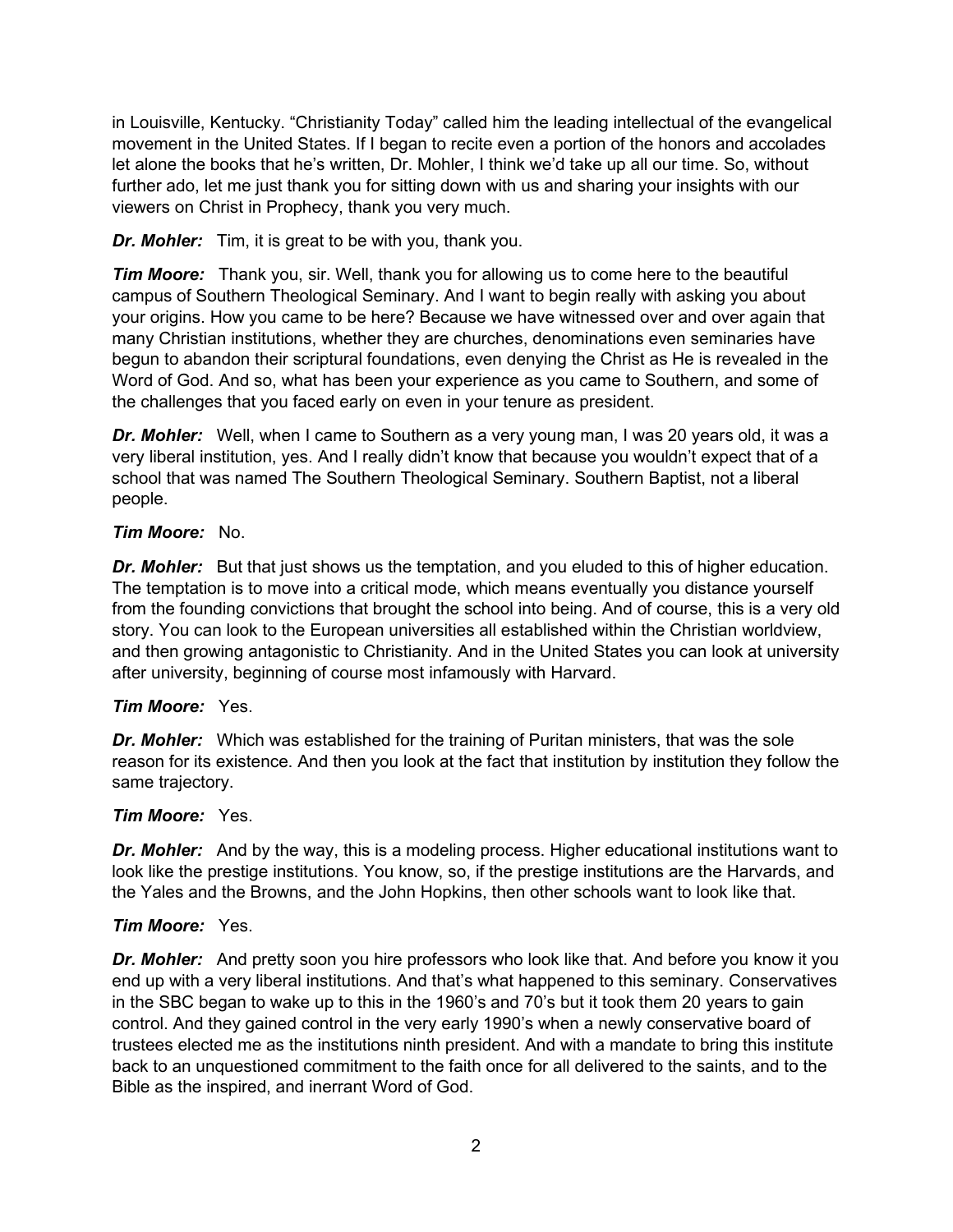*Tim Moore:* I love that quote from Jude. You referenced it recently on "The Briefing" as you do often. And what were some of the challenges you faced?

**Dr. Mohler:** One of the challenges I faced is, look all the accrediting agencies, they are in the control of the academic elites. All the people who control all the big foundations, the prestige foundations, the really wealthy foundations in this country, they are all on one side of the moral divide, the wrong side.

## *Tim Moore:* Right.

**Dr. Mohler:** And so, an institution is going to stand for the Word of God, and for the full conviction of the Christian faith is going to have to find a way to fund itself, outside those prestige sources. And there's going to be fighting a battle continuously. And of course, you know here locally the local press declared war on us from the beginning.

## *Tim Moore:* Oh, yes.

*Dr. Mohler:* At one point, you know, and of course I had sit-in protests, lasting 70 plus days. We had protest helicopters for national news networks over the campus. It was just a huge news story, and they were quite certain they could shut us down. But thanks be to God, they couldn't.

*Tim Moore:* Well I was going to say under your leadership, and through the Lord's blessing Southern as a seminary has grown to be the largest seminary in the United States.

*Dr. Mohler:* Actually, in the world.

*Tim Moore:* In the world.

**Dr. Mohler:** In fact, right now there are more young men training for the ministry here, then have ever been at one place, and one time in the history of Christianity. They said, if you bring this institution back to conservative theology you will scare all the students off. But it is the liberal schools that don't have any students. All the students you find training for ministry these days are actually in conservative institutions. You think that would be a parable, wouldn't you?

*Tim Moore:* I would think so. And I've seen many parables like that in Scripture. Dr. Mohler, I think that you would agree that one of the greatest threats to our religious liberty in 2019, and quite frankly our constitutional order as a society, as it stands at least today is the accelerating sexual revolution.

# *Dr. Mohler:* Right.

*Tim Moore:* So, how did we get where we are today? How did we wake up and find that the pot is boiling, it's not just starting to increase in heat?

*Dr. Mohler:* When we ask the question: Where did it come from? I think one of the things we have to recognize you know Will and Ariel Durant the famous historians who wrote, "The Story of Civilization." They said that the first task of any civilization is to bank the raging river of human sexuality. I think that is absolutely right. You can't have a civilization without banking that river of human sexuality. So, where you find society you've always found marriage. You have found respect for the family. You have found both licit and illicit sexual behaviors. And it has been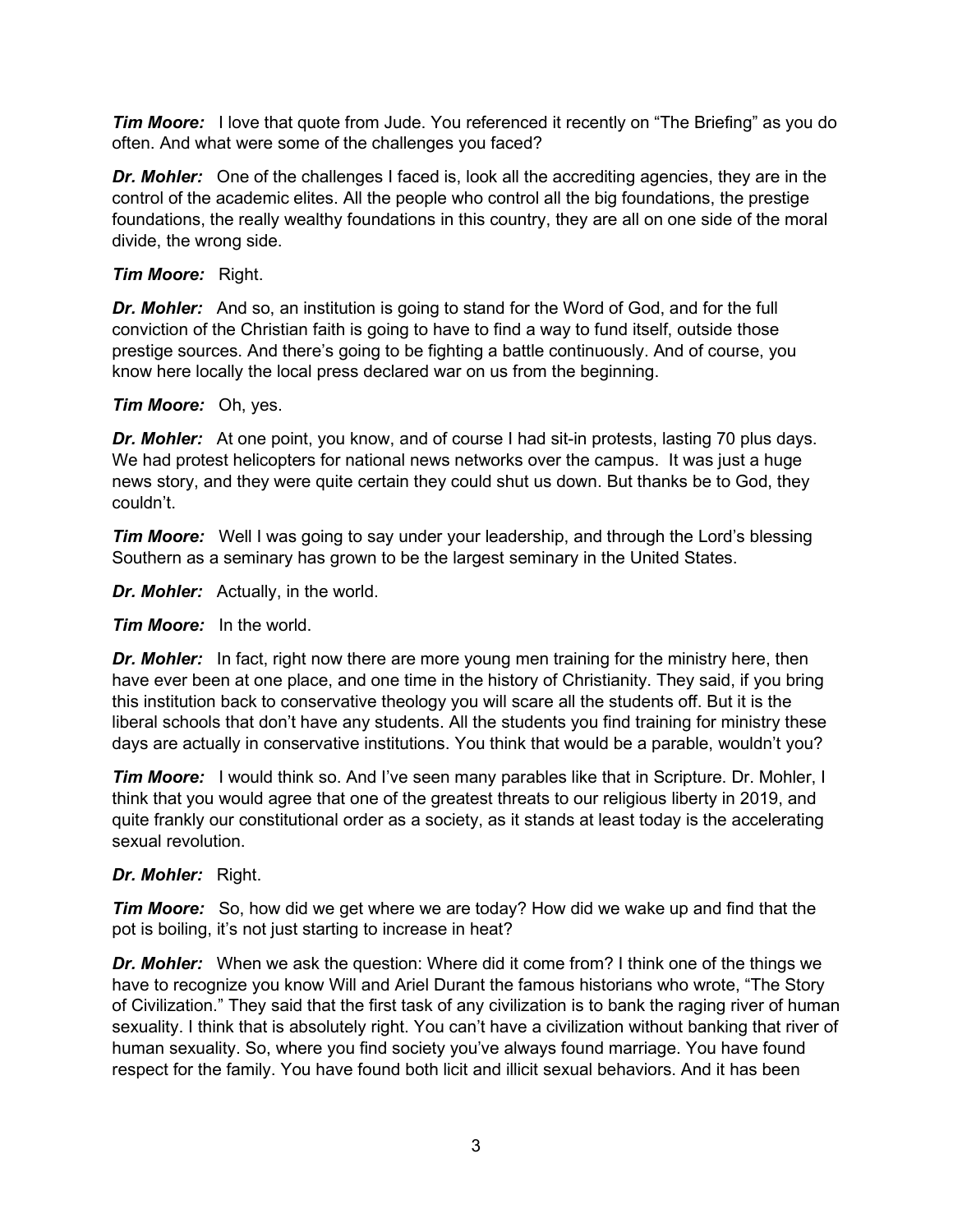important for civilization to exist that those rules be understood. And one of God's gifts to His people, has come to people Israel, was that He gave them the most superior laws.

# *Tim Moore:* Yes.

*Dr. Mohler:* You know in the book of Deuteronomy God speaks to Moses to say, "Has any other people received laws like these?" And it didn't mean, boy this works out well. He meant, oh, my goodness, evidentially these are the laws that the Creator would give the creature He loves. This is what life is supposed to be about. The modern age has been an effort to try to undo all of that. To try to unbank that river. To turn to the autonomous individual, by the way that is the big shift. The big shift in the modern age is away from God as the ultimate reality, to the human individual as the ultimate reality. And if the human individual is the ultimate reality, then I can determine whatever sexual morality I want. One historian looking at the modern age said, "That the whole modern age is just one long experiment in rationalized sexual misbehavior." So, it is like we have to understand that human sexual misbehavior is not new. What is new is a society that says we are going to commit suicide. We are going to say, "Okay, do whatever you want." We are going to say, "Everything is normal." We are going to say, "Marriage can be whatever you want it to be." We are going to break the most molecular unit necessary to civilization; the union of a man and a woman. And the household that is created with the children that comes to them through procreation. We are going to break that and act like that's just a lifestyle choice. Now, you mentioned this by introducing the question as religious liberty.

# *Tim Moore:* Yes.

*Dr. Mohler:* Well, there we have a huge problem. Because this new sexual set of liberties directly contradicts the teaching of Scripture. And by the way one of the interesting things is that wherever you find any religious system, with a written set of rules, it's amazing that written set of rules is not combatable with the sexual revolution.

# *Tim Moore:* No, it's not.

*Dr. Mohler:* So, again I would attribute that to God's common grace, just what He has revealed in Creation. The unit of a man and a woman in marriage, and the necessity of legislating sexuality. Well, the problem is what are the laws going to be? And increasingly the laws are going to be that we have to surrender to the moral revolution, or the sexual revolution or we are going to be outlaws. And so that's that collision between the new sexual liberty, and religious liberty. And in the United States this should be particularly troubling to us because religious liberty is guaranteed in the Constitution.

*Tim Moore:* The very first of the Amendments.

**Dr. Mohler:** That's right. This one is called an enumerated right. And by the way the Federal Government does not give us religious liberty, it respects and recognizes religious liberty. But, sexual liberty, its not even in the Constitution. It takes a liberal court, you know, to come up with that. So, we have a huge collision and its going to be tough going for Christians. We need to recognize that.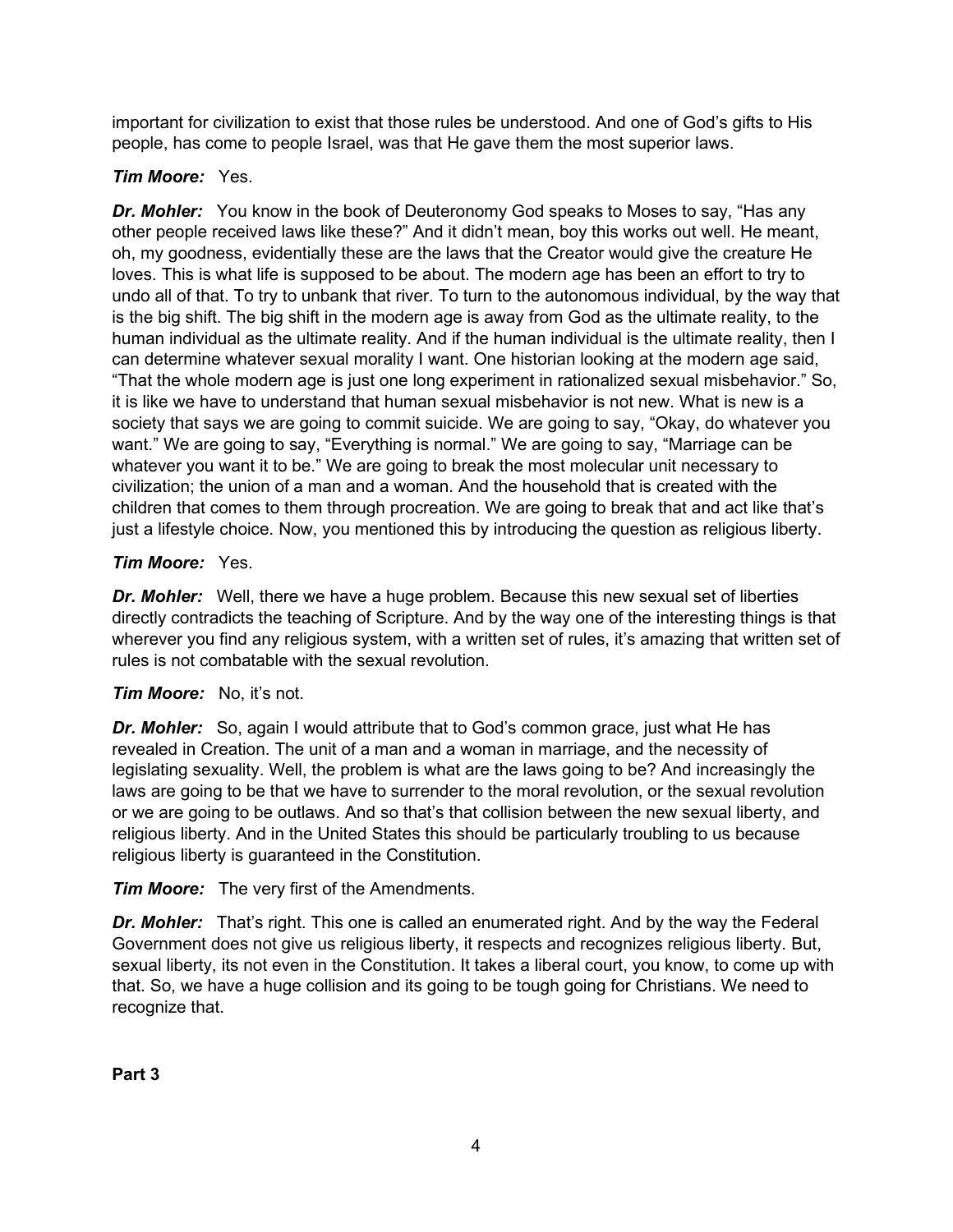*Tim Moore:* Dr. Mohler, you were one of the original signatories of the Nashville Statement in 2017.

## *Dr. Mohler:* Right.

**Tim Moore:** Can you tell us a little bit about what that is about, and what it has done in the last couple years?

*Dr. Mohler:* Yeah, I was involved also in the drafting of that document.

# *Tim Moore:* Yes.

*Dr. Mohler:* The need for it is extreme. From time to time Christians have had to release a statement saying this is what the Church believes. And you know in the very earliest years in centuries of the Church it was what the Church has to believe about the person and work of Christ, and the doctrine of the Trinity. But we're now at a point where the intellectual rebellion around us is so widespread we have to define what it means to be male and female. We have to define what it means to be a man or a woman. We have to define sexual morality in an age of such horrifying confusion. And so, the Nashville Statement is intended to just to be that. A statement of a biblical framework for sexuality, and gender. We are in a society, you know, is calling boys girls, and girls boys.

## *Tim Moore:* So much confusion.

*Dr. Mohler:* There needs to be some document, and that's why that was put together. And by the way they'll be new things we are going to have to address we don't even know of yet.

*Tim Moore:* I can only imagine, and don't look forward to that day.

# *Dr. Mohler:* No.

*Tim Moore:* I know that you have great admiration for Sir Winston Churchill who seemed destined to lead his nation, and indeed throughout the world, in World War II. You've also cited modern prophets such as Aleksandr Solzhenitsyn who lamented, "Men have forgotten God." What advice would those who have come before offer us today, and do you see anyone with the clarity voice to shake the scales from the eyes of our society?

**Dr. Mohler:** You know I think part of the problem in the last part of the question is that in the age of social media, and the way cultural communication happens now it is hard for there to be a single voice about anything. That is one of the problems. With Churchill, one of the great strengths that Churchill brought was he could control the microphone.

# *Tim Moore:* That's true.

*Dr. Mohler:* And then he had something that was worthy of saying. Would later be said of him, "He marshalled the English language, and sent it to war. He became the lion of the British people." Or as he said, "The British people were the lion, I just got to give the roar." It's harder these days. I mean I think of the great age of the past when people would debate genuine ideas, these days we are down to 140 characters, so I think that is part of it. But when you think about the Churchill's and the Solzhenitsyn's and the other prophetic voices of the  $20<sup>th</sup>$  Century I think they would say this is what we told you would happen. You know one of the greatness of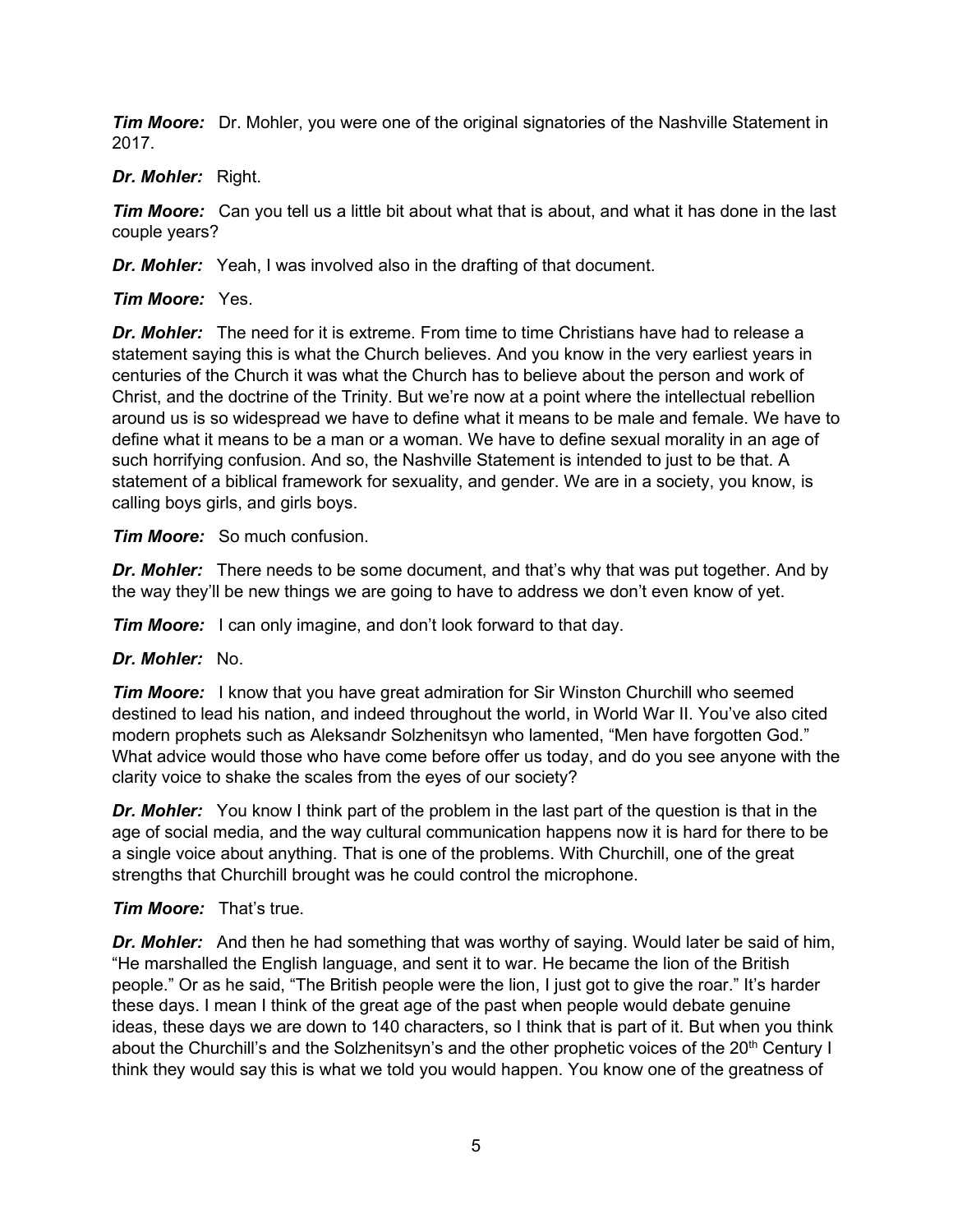Solzhenitsyn was when he said, "Men have forgotten God." He said that at a speech given at Harvard University.

*Tim Moore:* Yes, and they were not very pleased to hear that.

*Dr. Mohler:* No, and they were also weren't pleased that he drew the consequences saying, "When you look at the United States and the Soviet Union your cultural relativism falls apart. I was persecuted by one and rescued by the other." They are morally unequal. Which the liberals at Harvard had been denying for a long time. That kind of moral clarity is what we desperately need today.

*Tim Moore:* I would agree with you. Absolutely. We lack for those voices, which is why it is so valuable. And as Dr. Reagan has identified, that we do have some prophetic voices. Now much like John they are crying in the wilderness because there is so much other clamor of noise. But I appreciate your voice, and through "The Briefing" and other outreaches that you have a great impact on our society and beyond, really worldwide.

*Dr. Mohler:* Well, I appreciate that. We have to keep speaking. We have to speak into the wind. When the winds howl at us the fiercest, we just have to talk louder. And Christians need to listen. I don't mean they have to listen to me, what I mean is they need to listen, they need to listen to discern the truth. And I think that is becoming increasingly difficult.

*Tim Moore:* And quite frankly I will add to that, they need to listen, and they also need to speak themselves.

*Dr. Mohler:* Yes.

*Tim Moore:* Far too often I believe many Christians have been silent. And you wrote a book saying, "We Can Not be Silent."

*Dr. Mohler:* That's right.

*Tim Moore:* And so, we cannot be silent. In the midst of the noise we have to speak clearly, sometimes boldly.

*Dr. Mohler:* That's right.

*Tim Moore:* Lovingly, but always truthfully, and that is very important.

*Dr. Mohler:* Paul did not get in trouble for not preaching.

*Tim Moore:* No. And if you don't want to get into any trouble, hide in your room and you will not bother anyone, nor will they bother you, until they come.

*Dr. Mohler:* I know what you mean by that, but you know eventually they are going to find you in your room.

*Tim Moore:* That's true.

**Dr. Mohler:** Because here's were our society is going. It's not just demanding that we silence the truth. They are going to demand what we call positive confession. They are going to demand that we say what they command that we say.

*Tim Moore:* Embracing of the lie.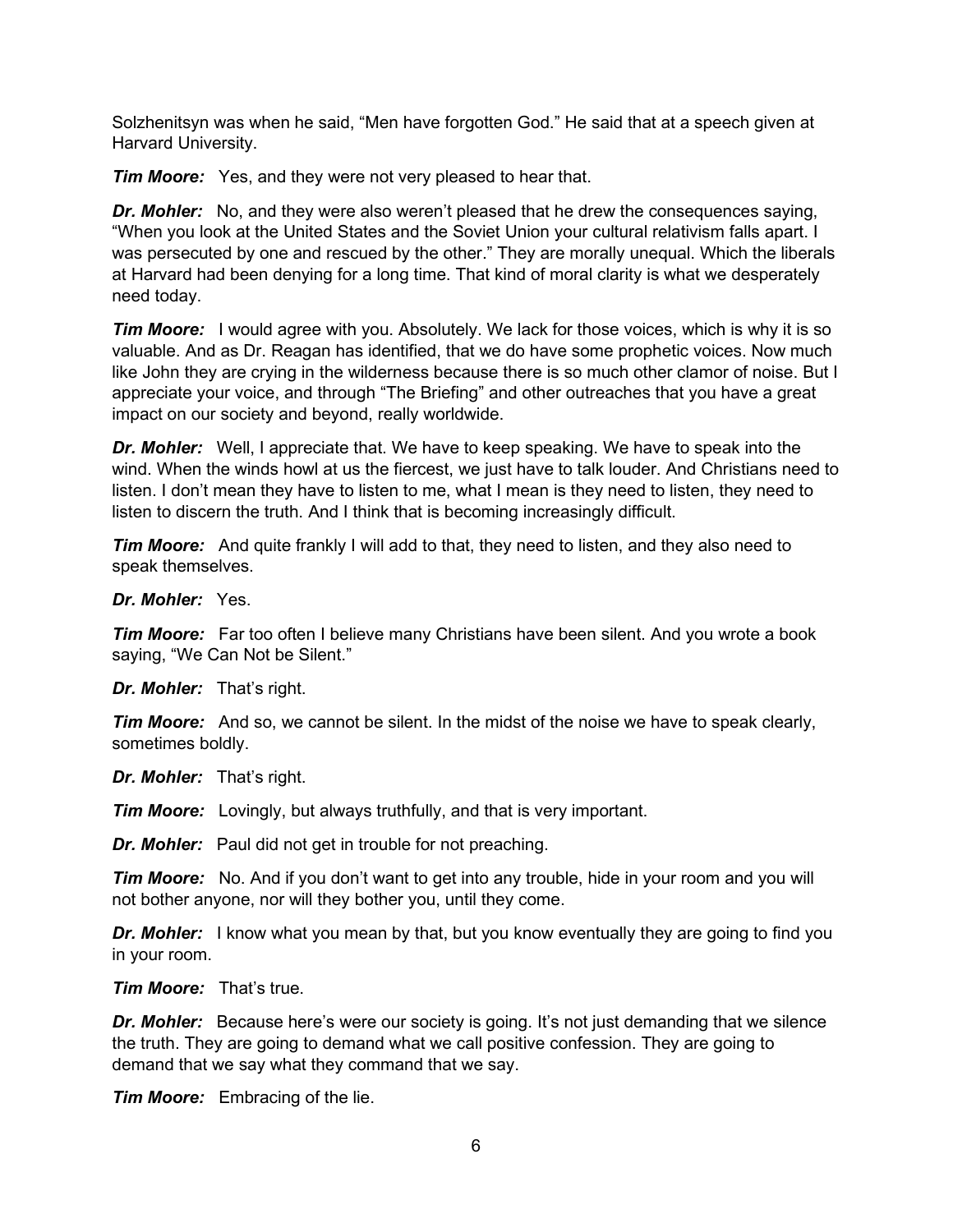#### *Dr. Mohler:* Right.

*Tim Moore:* Yes, sir, I have seen that personally. I often ask people if they could have imagined 20 years ago how fast, and how far we would have fallen most folks cannot. What do you see as the cultural atmosphere of our society in 20 years and beyond if the Lord stays His coming?

*Dr. Mohler:* Twenty-years seems like a very long time, almost eschatological when you think about the--

*Tim Moore:* But you have been here 26.

*Dr. Mohler:* I have.

*Tim Moore:* And it is only a short span.

**Dr. Mohler:** I have, but you know same-sex marriage as it is called these days, it's been legal by court mandate across this country, only since 2015. You know. So, a child who is 4 was born before the Obergefell Decision, legalizing same-sex marriage. That's how fast this revolution is moving. If you just think about it same-sex marriage is now taken as a great moral fact in this society, so much that you would think it had been in place 50 years ago. So, when you ask me, I'll tell you, yeah the things coming, I don't have to have a lot of insight to see this, polygamy, what is called polyamory. I mean once you begin to redefine marriage, and we are way down that road, then eventually you can't say no to anyone's proposed revision. If consent is the only moral issue a secular society recognizes, then you can get over anything in the name of consent. And that's what we're going to see. And I think what perhaps is going to endanger Christianity in this country more than anything else is the realization, and I'm trying to figure out how to say this in a way that Christian will hear, they have been and are now, and will be coming for our children.

*Tim Moore:* They already are.

*Dr. Mohler:* And in the future they are going to be coming with new tools to use against us. They get to our children right now in ways no one had to worry about a generation ago. They get to our kids by smartphone, and by the way we buy them and put them in the hands of our kids. Say, "Here, here, here, use this." Well, we are just inviting that hostile world to come in and take over their minds. And then when we send them into any number of places from schools to other places, we're saying we are just handing them over. And they're coming for our children. They will, I predict they will redefine child abuse, or child neglect in such a way that parents raising their children in the nurture and admonition of the Lord will be considered deficient parents.

*Tim Moore:* Well, you say they will. Actually that has already been proposed in some circles, even in recent weeks and months by some who would declare that a parent or a couple raising their children in Christian faith is somehow harmful to them, and therefore the state has a right to override even the wishes of the parents.

*Dr. Mohler:* And you see that right now especially in the transgender situation, where just across our border from Kentucky, to Ohio in Cincinnati, Cincinnati is not Seattle, you know it's not Boston. But in Cincinnati a judge removed the parents from custody and gave the custody of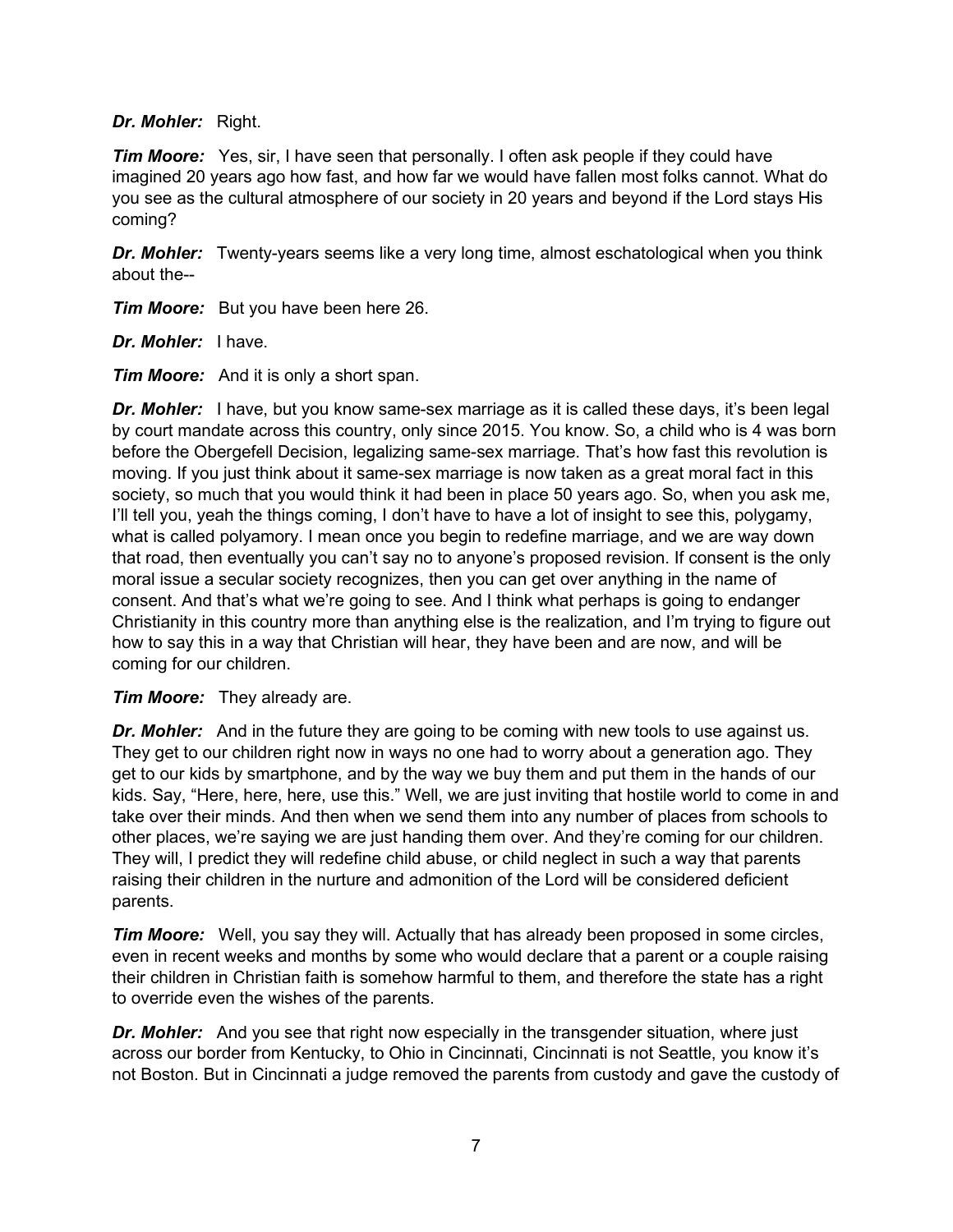a child to grandparents because the grandparents would facilitate the transgender transition, the parents would not.

*Tim Moore:* Well, this leads to my next question quite frankly. As we witness the world growing darker day by day, I'm reminded of what Pastor Adrian Rogers once said, he used to say, "It is growing gloriously dark." And he was referring to the sign of the times pointed to in Titus 2:3 which says, "That we should look for the appearing of the glory of our great God and Savior Christ Jesus." As you sound an ominous note, and as we recognize the signs of the times pointing to an even darker future within our culture, and society globally. What do you say to people who are looking for hope as Christians regarding the things to come?

*Dr. Mohler:* Tim, you used exactly the right word for Christians, it's hope. And so, people will often ask me, "Are you optimistic or pessimistic?" And I say, "Neither, a Christian cannot be either." We know too much about the world to be optimistic, too much about sin. And but we know too much about God's purposes to be pessimistic. The Christian mode is not optimism or pessimism, that can wax and wane with our mood, it's hope, and that hope is Christ. Hope has a name.

*Tim Moore:* Yes.

*Dr. Mohler:* You know Jesus Christ.

*Tim Moore:* Our Blessed Hope.

*Dr. Mohler:* Absolutely. And so, we actually can go to sleep at night with all of these concerns so real, and we're not ignoring them, we're not denying them. We go to sleep at night because Jesus Christ is Lord, and because He is coming. And because the coming thing is His Kingdom, and the going thing is the kingdoms of this world. And so, we just need to remind ourselves of that. And yet, Christ has not yet come to claim His Church and to inaugurate His Kingdom in full. And so, evidentially we are here right now for a purpose. And so, that purpose is to do what Jesus commanded us to do until He comes. And you know the signs of the times are incredibly ominous, if you're just looking at the world. But the signs of the times can never be ominous for someone who reads the Bible and believes in Christ. They can be humbling but not ominous.

*Tim Moore:* Well, I like what the Lord says over and over again when He encounters people who are called, and who have demonstrated a faith. And He says, "Fear not, there is now no fear for us." Fear of the Lord which means respect, but we should have no fear as believers. I actually like what C.S. Lewis referred to as believers living in enemy territory, of course this was in the era of World War II, but we are finding that the territory in which we reside is becoming more and more hostile.

*Dr. Mohler:* Absolutely. And we should be embarrassed that previous generations of Christians felt too much at home. You know I think about the end of the 19<sup>th</sup> Century when certain Christians in both the United States, and in Britain, and in Europe thought that they were watching the kingdom taking shape here on earth. And you now look back with embarrassment and say those very same people went to war, in the most murderous war imaginable in just a matter of years.

*Tim Moore:* Well, I cite quite frequently a Jewish proverb that says, "If you think the world is going to end tomorrow, plant a tree today." Dr. Mohler I will say this, even as someone who looks forward to the Lord's soon return, you have embodied tree planting. And what do I mean